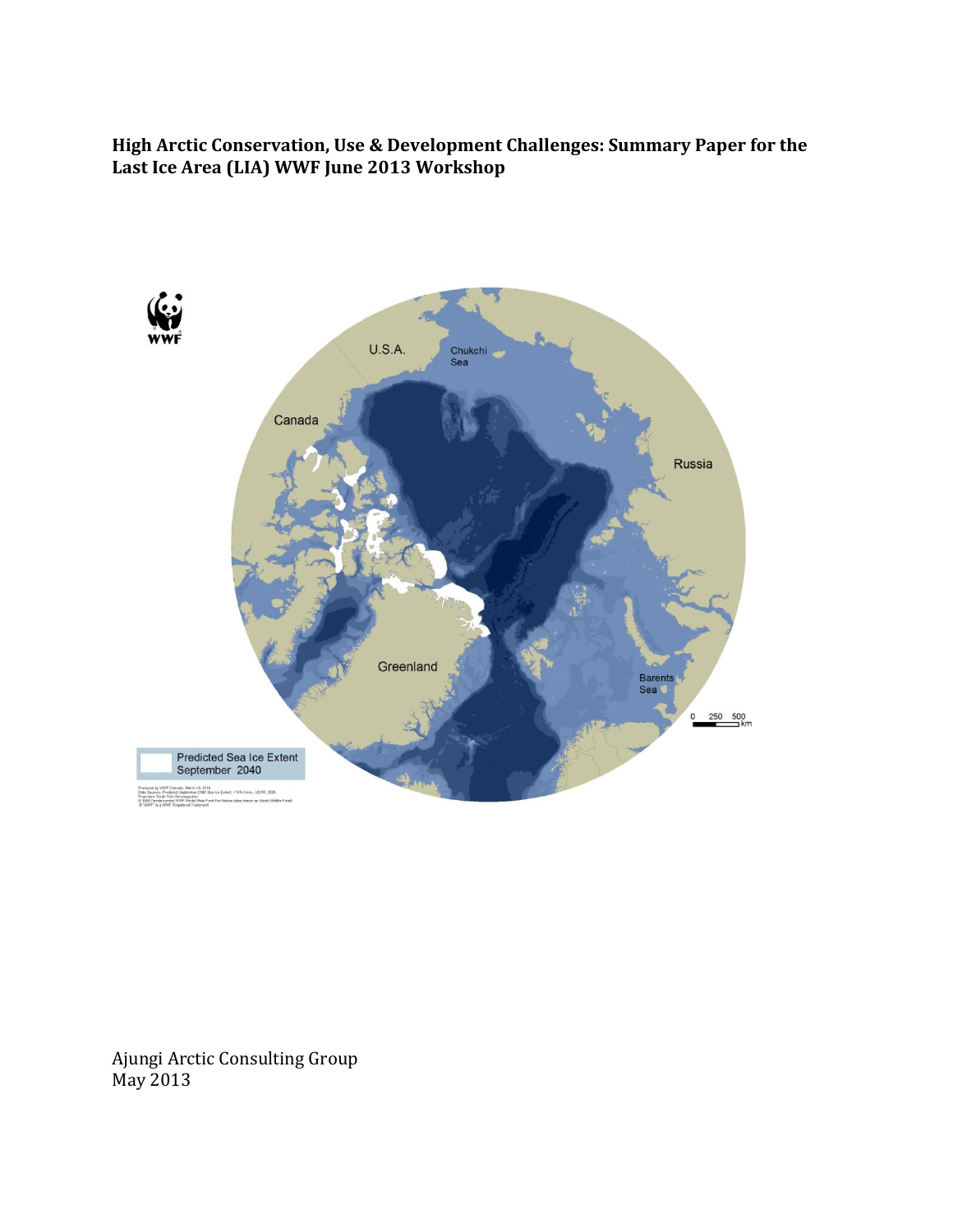## **High Arctic Sea/Ice Conservation and Related Use & Development Issues**

#### *Introduction*

WWF is keenly interested in high Arctic conservation, use & developmental issues in the arctic. WWF is one of the organizations trying to work out what environmental, socioeconomic, cultural risks and opportunities climate change, specifically sea ice loss poses for the future of ice dependent life.

Arctic sea (water and ice) is the basis for a unique, intricate and multifaceted complex ecosystem that is compromised of algae and micro-organisms, fish, seabirds, marine mammals and indigenous peoples. Many Arctic species depend on sea and ice for different reasons that are unique to their individual biological needs.

Climate change is being dramatically felt in the Arctic, with temperatures warming at roughly twice the global average rate, resulting in changing habitat for plants, wildlife and people. Arctic sea ice has changed over the last 30 years and has decreased in extent and thickness, particularly in the summer. Furthermore, reductions of sea ice are occurring faster than climate models project with some predicting an ice-free summer arctic within this century, possibly even by mid-century.

It is unclear what the effects of climate change will have on lower life forms and/or on higher life forms including Arctic indigenous peoples who rely on sea, sea ice and associated species – mostly due to incomplete information about sea ice and species interdependence.

At the same time, rising fuel costs and other global market trends have increased demand for new, shorter sea routes through the north. The Arctic is rich with valuable resources, and with increased shipping, resource exploration/extraction and tourism opportunities will create new economic opportunities along with environmental hazards and social impacts.

Increased development activity brings with it the potential for environmental, socioeconomic, and cultural impacts – both positive opportunities and negative impacts. Resilience, adaptation and safety are extremely important to both northerners and southerners. The Arctic's remoteness and conditions pose real challenges and with the lack of infrastructure, capacity issues and potential risks to the environment requires collaboration and cooperation to address planning, research, management and appropriate responses to ensure that uses and development minimizes negative impacts, whilst providing arctic residents the ability to participate in decision-making and benefit from activities.

WWF's primary goal is to help key stakeholders to have the best and necessary information to make the best management decisions about use and development, balancing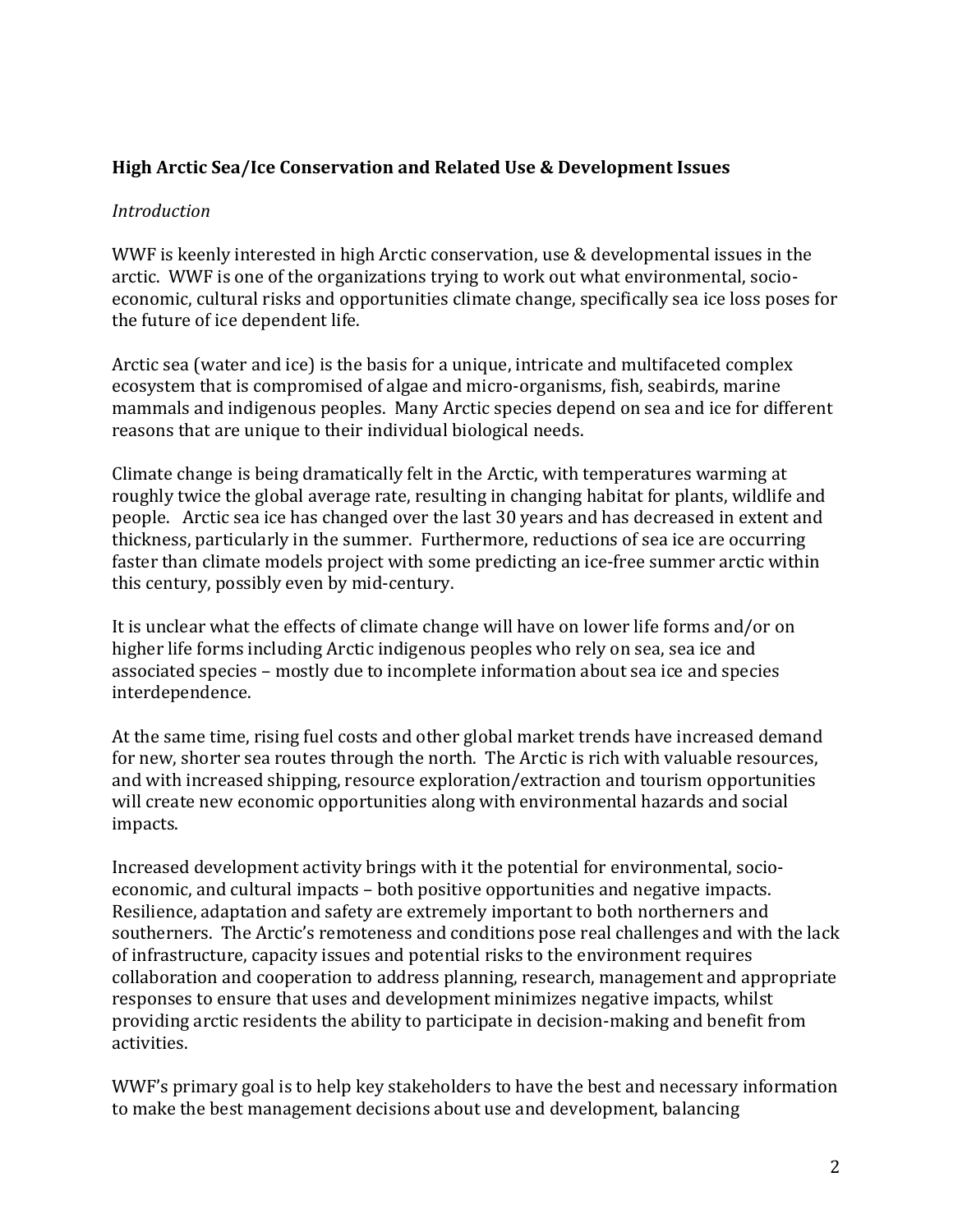conservation and benefits, in an increasingly difficult to predict climate change reality and future.

# *Climate Change Causes, Predictions and Perspectives*

There are different views on climate change; most scientists who specialize in this field believe its anthropogenic emissions of greenhouse gases and aerosols that have modified the chemical composition of the atmosphere. As snow and ice decrease, the earth's surface reflects less energy back to space, which is also contributing to warming and more sea ice melt.

Climatologists have developed and used climate models to simulate the climate to better understand and predict future climate changes and effects. These models produce simplified representations of nature and cannot produce exact futuristic weather predictions – such as what the weather will be at a particular time and/or place. The models may be able to predict mean properties over long time scales. The climate change models do predict a steady increase in temperature and that sea ice retreat will continue but actual timing is unknown.

Arctic indigenous peoples and northerners acknowledge climate change is happening in their region, however, less attention is given to causes and greater focus is given to paying attention to actual changes and how to adapt to them. Inuit are highly adaptive and have always found ways to cope with changes while maintaining their culture. Inuit hunters primary concern is the environmental conditions and wildlife, in particular, how it affects their ability to safely travel and successfully hunt. Inuit are confident they and the Arctic animals they rely upon will succeed but unsure what the future will bring.

Many Inuit say that the Arctic sea ice freezes later, breaks up earlier, that the ice is thinner in some areas, is less safe to be on, that the ice and snow consistency is changing, and people who rely on GPS have more problems, and therefore the need to use traditional knowledge is greater and more relevant than ever. There's also concern about the disruption in the natural order of things occurring, including changes in the wind directions, more storms, greater waves, changes in wildlife behaviours (migration routes, calving areas, invasive species, etc.) plus the erosion of shorelines and melting permafrost, and the effects on human built environment.

Some scientists would like to know the cause, with the belief that if it is known, it may be possible to assess and address the activities that are triggering or contributing to climate change, whilst others focus on attempting to predict future climate changes to allow for planning and responses. For Inuit and other northerners climate change is literally experienced on the ground in real time and that the future is always unknown and therefore uncertain but having the necessary knowledge and skills to increase resilience is key for successful adaptation.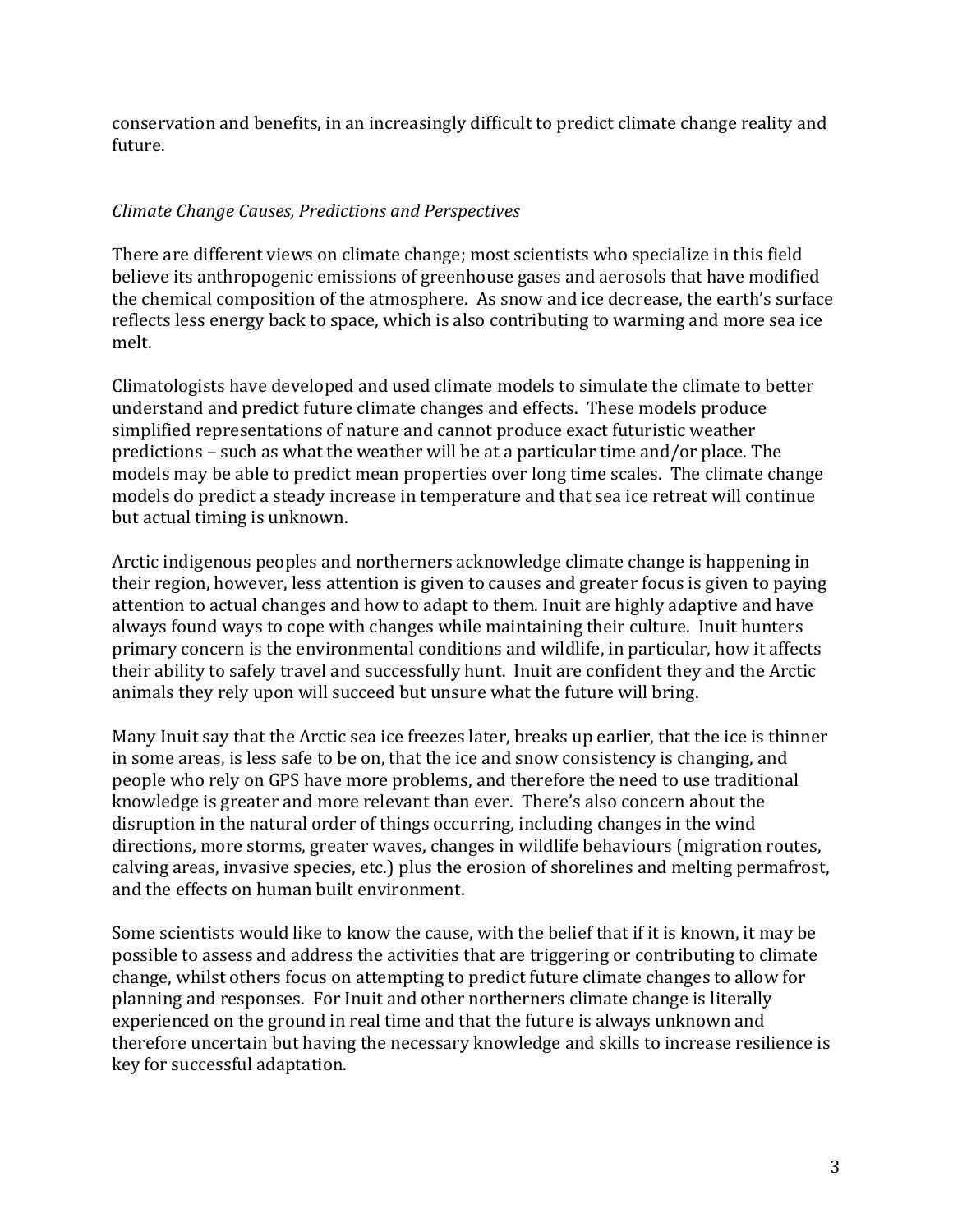There is much to be gained from considering various and differing viewpoints and approaches. Armed with more information, it should be possible to increase resilience, allow for better planning, better management and better responses to these changes.

#### *Arctic Sea and Ice Use & Development*

Marine transportation, whether by shipping or boating on the open ocean or by snowmobile or dog team on sea ice, is crucial to the safe transit and transport of persons and goods in the arctic. Arctic indigenous peoples are primary coastal people relying on the marine environment year round to migrate or move throughout the region, primarily for hunting. Fish, coastal birds, shellfish, and marine mammals are an extremely important part of many northerners' diet.

During the short open water season, several ships sail up and through the arctic region, primarily to deliver construction materials, household items and non-perishable foods into the northern communities. Shipping is cost effective and an essential part of any economy. Direct economic benefits of maritime transportation to future growth in safe and environmentally responsible shipping in the Arctic will require further supporting infrastructure, services and resources which are currently scarce or non-existent in places. Other shipping includes naval exercises, cruise ships and in the near future to transport natural resources to southern markets. As the shipping season extends with expected less sea ice, there is an expected increase in shipping in the Arctic.

Sustenance and commercial fishing provide important food and economic opportunities both for northerners and their nation states. While the majority of commercial fishing occurs during the open water season, some winter ice fishing occurs is done by local communities. Commercial fishing is expected to expand both by season with the longer open water season and increasing further north as these areas become increasingly ice free.

It is estimated that the Arctic holds about 30% of the world's undiscovered gas and 13% of the world's undiscovered oil. Some oil and gas exploration and exploitation is already occurring in parts of the arctic. Depending on the environmental conditions and market prices, oil and gas exploration/exploitation may occur in other parts of the arctic region. There are concerns about the negative environmental, socio-cultural impacts of the oil and gas industry, in particular seismic testing and its immediate and long-term effects on the marine ecosystem. Additional concerns are related to the placement of oil and gas installations that may also have effect on marine mammals, such as displaced whale migration routes as experienced in Alaska. There's also potential for oil spills from blowouts during exploration phase. Additionally, the produce water (if not re-injected) that contains oil residues (toxic or radioactive) may bio-accumulate with unknown longterm effects. And there is the aesthetic impact of oil and gas platforms on the landscapes that can impact on arctic tourism. Also with increased helicopter activity related to resource development can displace seabirds, animals and marine mammals from critical habitats.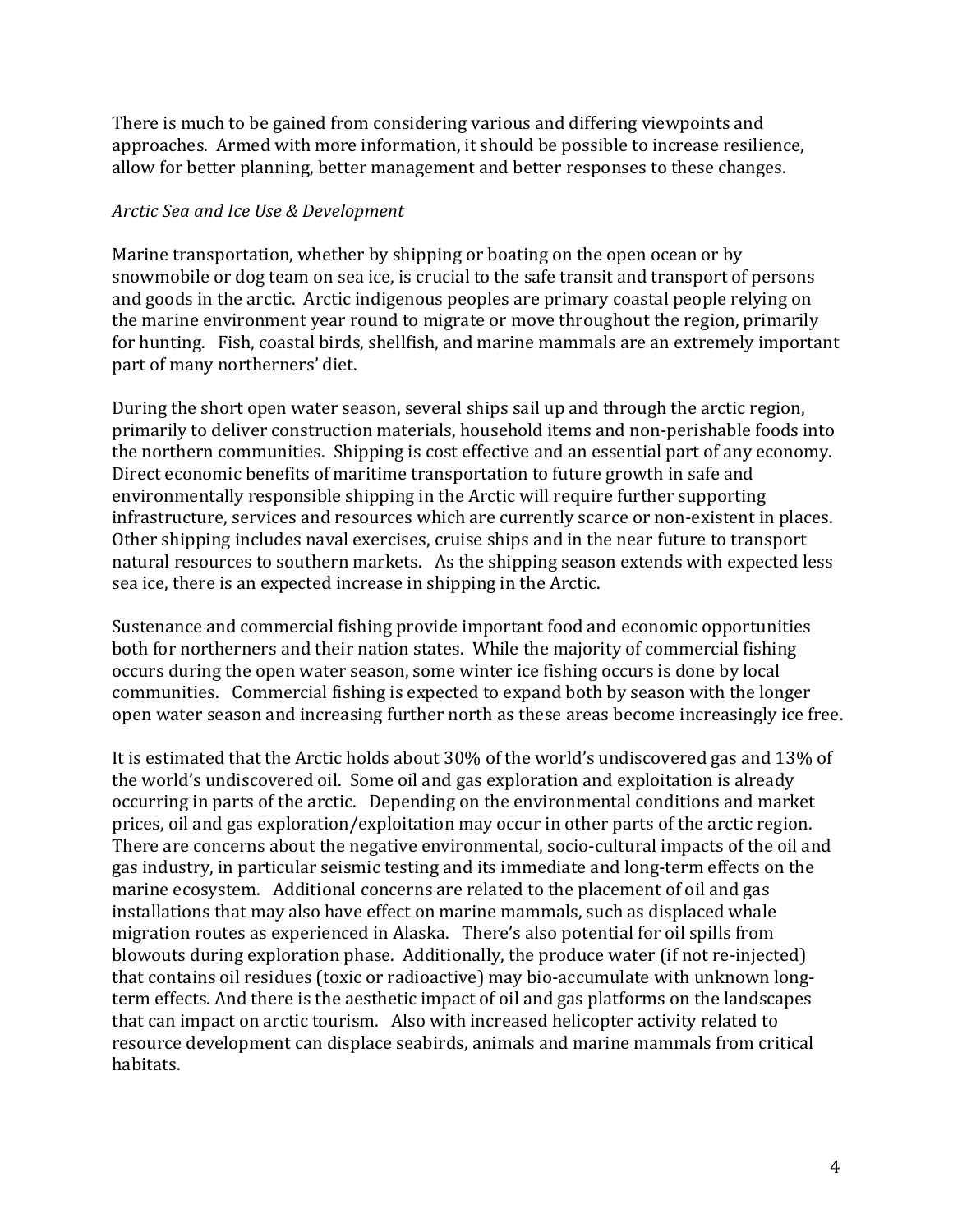Shipping of oil and gas from the Arctic can result in grounding, stranding, along with the discharge of ballast, along with the lack of adequate response methods in ice covered waters, remoteness and lack of appropriate infrastructure to adequately deal with severe oil spills, with potential of spill spread can vastly beyond initial spill area and last for decades. Environmental impacts of shipping include disruption of marine mammals, other wildlife, whale strikes, repeated transport through ice, constant plying of ships through sea ice may prevent adequate refreezing so as to allow safe transit over it.

With climate change and the increase of developmental activities in the Arctic, there are both opportunities to bring positive and much needed benefits and there are also potential for negative impacts and harms, both to the environment and to the northern peoples. Ultimately it will be up to the arctic states as to when, where, why and how natural resources are used and developed – and what conservation or mitigation measures are taken to reduce and respond to the risks and associated harms.

#### *Current and Proposed Conservation Measures or Initiatives*

Not surprisingly with so many different stakeholders and interests in the arctic region, related to the different kinds of uses and activities, there's a myriad of different bodies involved in environmental and resource use and management, including current and proposed conservation measures or initiatives. There are too many conservation initiatives to cite in this summary report, however, a few will be highlighted as examples of conservation measures currently underway or proposed, as it relates to climate change and the use and development as ways to protect the arctic region.

Arctic Council has and continues to provide new opportunities and leadership in developing international collaborations to understand and respond to arctic change. Arctic Council has a number of working groups (Arctic Monitoring & Assessment Programme, Conservation of Arctic Flora & Fauna, Emergency Prevention, Preparedness & Response, Protection of the Arctic Marine Environment, Sustainable Development Working Group, Arctic Contaminants Action Program) along with some programs and action plans (Arctic Biodiversity Assessment, Circumpolar Biodiversity Monitoring Program, Arctic Climate Impact Assessment, Arctic Human Development Report). The arctic nation member states have signed the Arctic Environment Protection Strategy which provides an agreed framework to take cooperation action on emergency prevention, preparedness and response, mostly through provided information on contact persons, contact points and available resources but is not a response organization. The Arctic Council is also working with the World Conservation Union (IUCN) has worked to identify marine areas of heightened ecological and cultural significance and asked member states how protection of these areas can be designated along with management implementation plans. It should be noted that under Canada's chairmanship, the Arctic Council is unlikely to deal with climate change and leave that issue to other agencies working in this area, except as it relates to adaptation.

Inuit Circumpolar Council-Alaska is building a conceptual framework on how to access food security from an Inuit perspective that can contribute to our understanding of the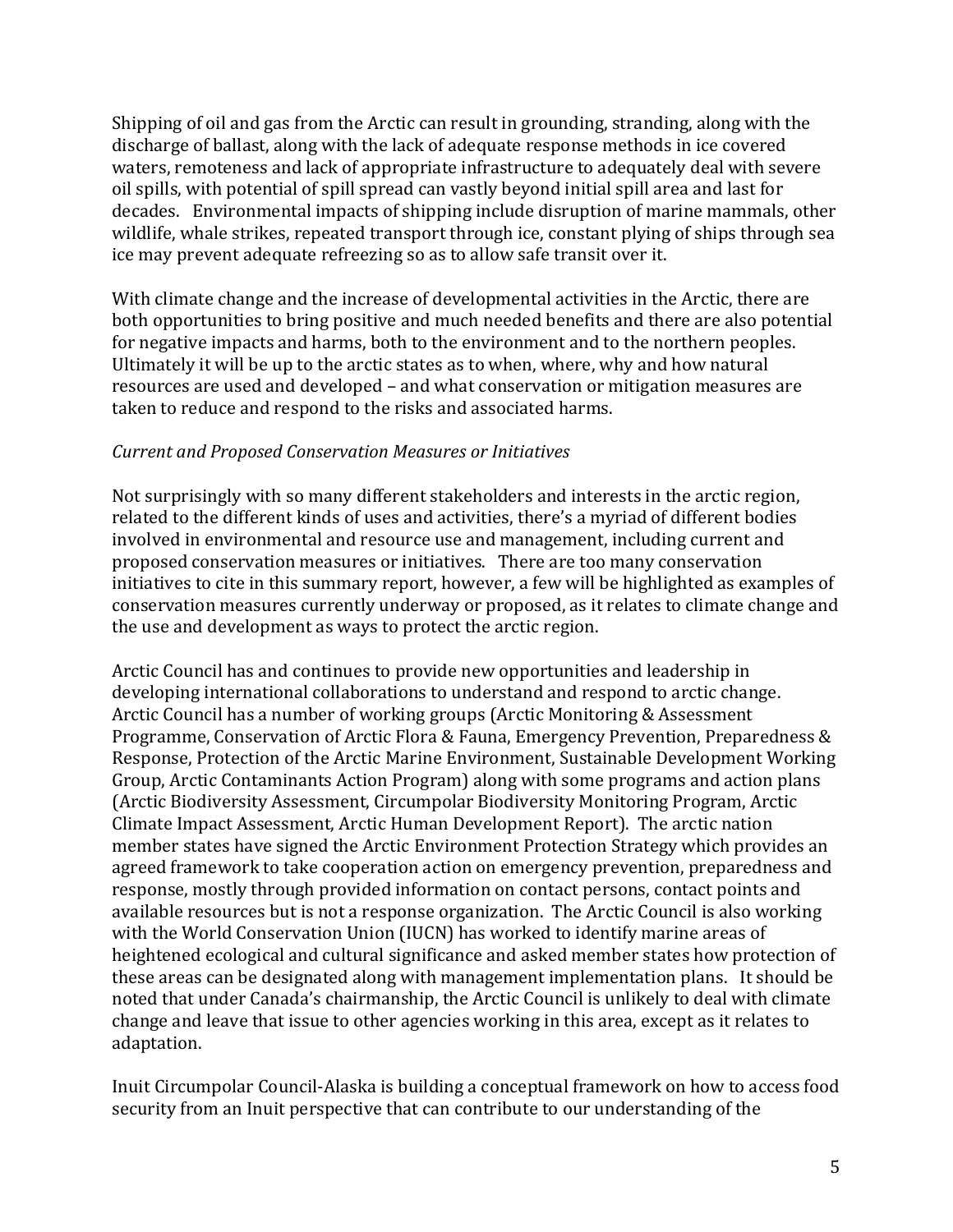pressures on traditional food resources and communities that are resulting from climate changes, increased human presence and development in the Arctic. The project is scheduled to have a conceptual framework by fall 2014 with completion in spring 2015. There is a lack of adequate and reliable science-based information about wildlife populations and habitat, and under-utilized indigenous knowledge in such research.

WWF is engaging with arctic indigenous peoples, other northerners, governments, and NGOs in the region to begin discussion on potential future management of the area in a fashion that will encourage resilience of ice-dependent life. WWF's Last Ice Area (LIA) initiative is promoting the discussion of options for how this area might be best managed to preserve both the natural and cultural values of arctic ice and associated land areas. WWF has identified an area between Canada's high arctic islands and northern Greenland as one of the areas where summer sea ice will likely persist the longest. WWF's Last Ice Area is establishing a baseline of information to assess the current state of relevant knowledge, identify knowledge gaps, create new knowledge and assist in communicating the significance of the project. WWF's Rapid Assessment of Features and Areas for Circumarctic Ecosystem Resilience (RACER) seeks to identify and map significant and persistent elements of socio-ecological resilience and dimensions of human adaptive capacity to changing climatic conditions in the arctic.

Shipping regulators and industry have proposed several initiatives and measures to help protect arctic sea areas from arctic marine shipping, including the need to identify, consolidate and agree which arctic marine areas should be protected and/or measures that can be undertaken to reduce negative impacts. These include mandatory best practices, international system of standardized education and training for ice navigators, specific automation systems, proper certification and training for officers and crews operating in arctic waters. Mitigation measures to avoid damaging interference with marine wildlife, may include marine protected areas, ship speed limits, ships rerouting, diligent on board observation practices, better use of technology to help reduce ship noise, prevention of pollution by oil, prevention of pollution of garbage, e.g. sewage, grey water, shipping companies have arctic environmental management policy and plan how to deal with emergencies in arctic waters.

There are numerous arctic research collections and databases around the world; however, many are not integrated, well known or easily accessible by all stakeholders. Additionally, while there is a dearth of arctic research in some areas, it is widely acknowledged that there are significant gaps in information, in particular as it relates to arctic wildlife populations to determine conservation requirements and sustainable harvest levels or negative impacts from climate change or increased development and activities. Inuit observations and knowledge regarding the arctic environment and wildlife can be extremely useful and important in contributing to the overall knowledge of the arctic ecosystem, including weather changes, animal condition and behaviours.

There is a need for ensuring that the most relevant and best data is accessible and utilized, which includes the incorporation and/or collaboration of indigenous peoples and their knowledge into research and management. The goal must be that there is real, meaningful